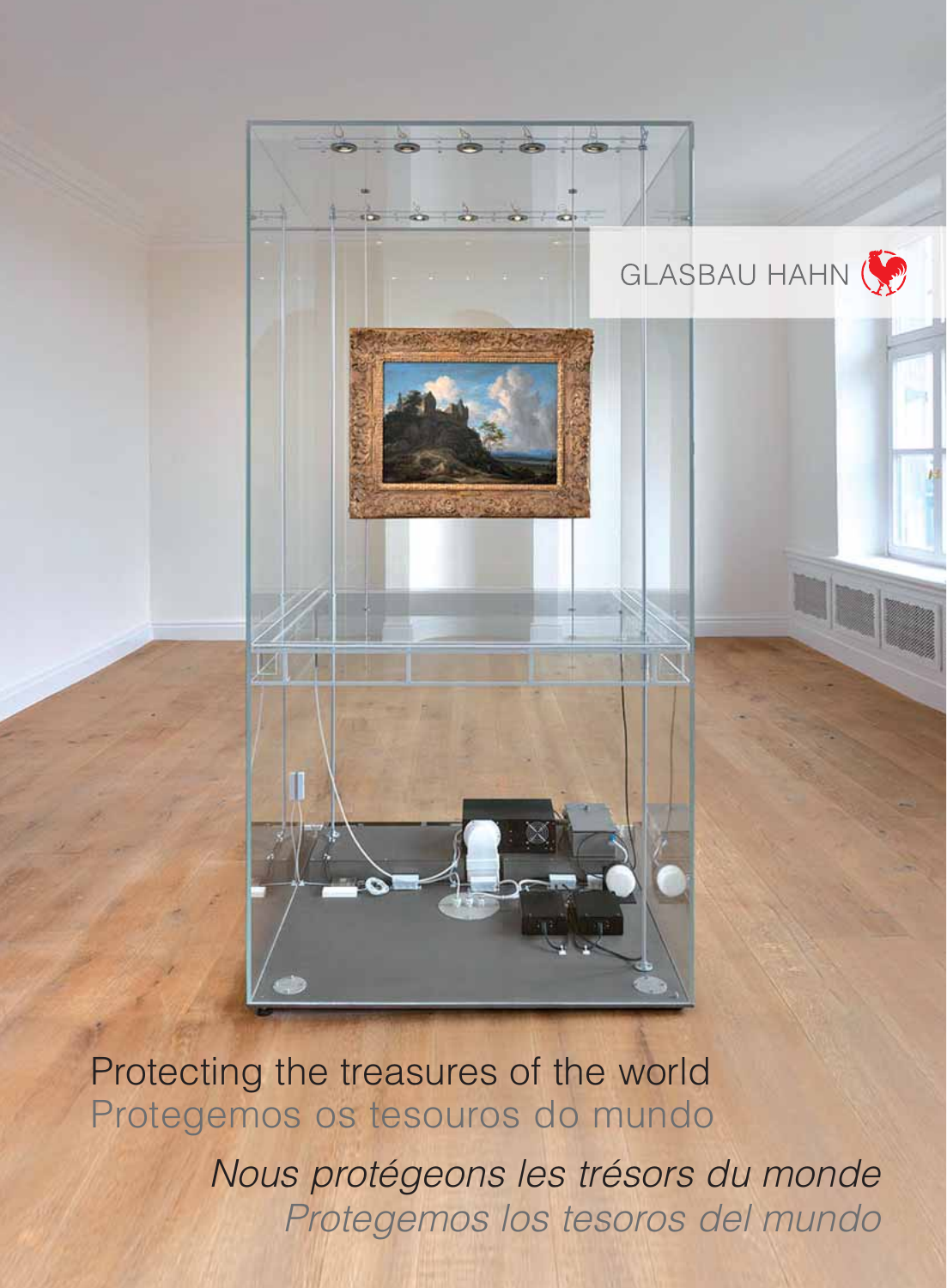# Customized display cases **Vitrines** sur mesures

Vitrines sob medida views and vitrinas a medida

Design solutions Soluções de design Vitrines sur mesures Soluciones de diseño

Table top displays Vitrines de mesa Vitrines table Vitrinas de mesa

Wall display cases Vitrines de parede Vitrines murales Vitrinas murales

Free-standing display cases Vitrines de centro Vitrines milieu Vitrinas de centro



#### Title and rear page:

Installation "Residual" by Willem de Rooij in 2012, all-glass display case, with oil painting by Jacob van Ruisdael's "View of Bentheim Castle from the North-West" (around 1655), Niedersächsische Sparkassenstiftung, Städtische Galerie Nordhorn at Bentheim Castle.

Photo: Jens Ziehe © kunstwegen EWIV / raumsichten

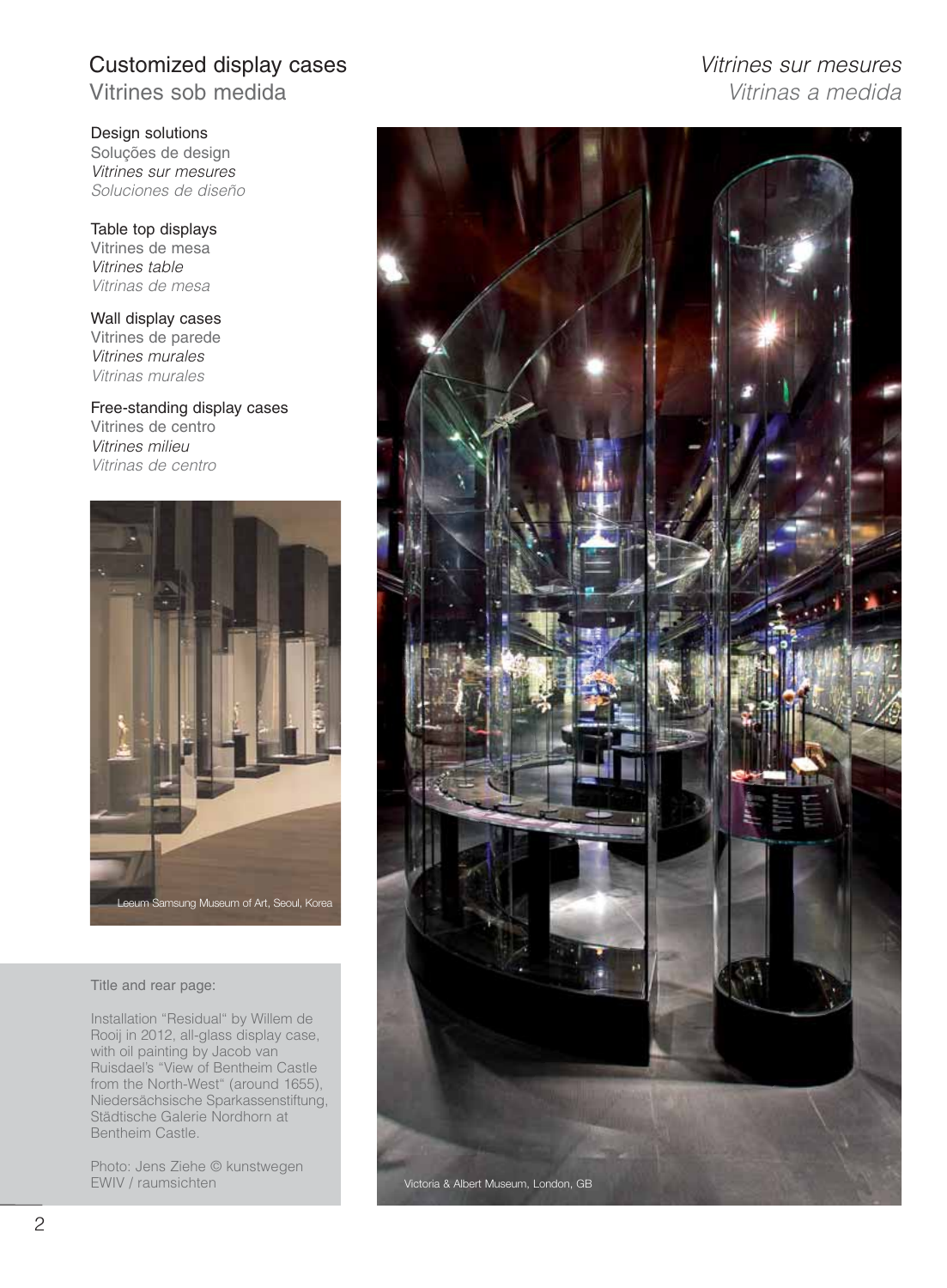







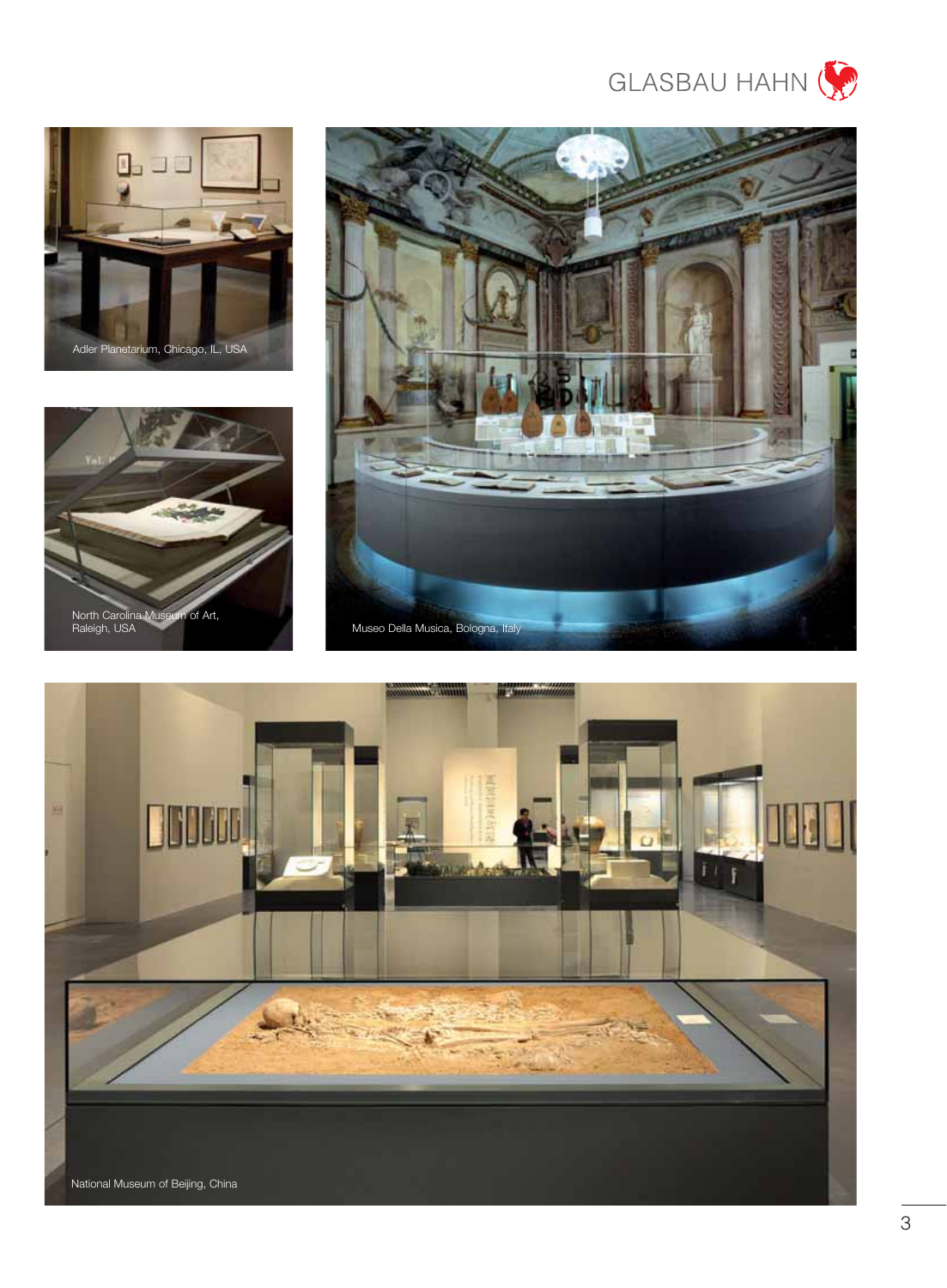Vitrines sob medida

# Customized display cases<br>
Vitrines sur mesures<br>
Vitrines sob medida<br>
Vitrinas a medida





Herbert F. Johnson Museum of Art, Cornell University, Ithaca, NY, USA

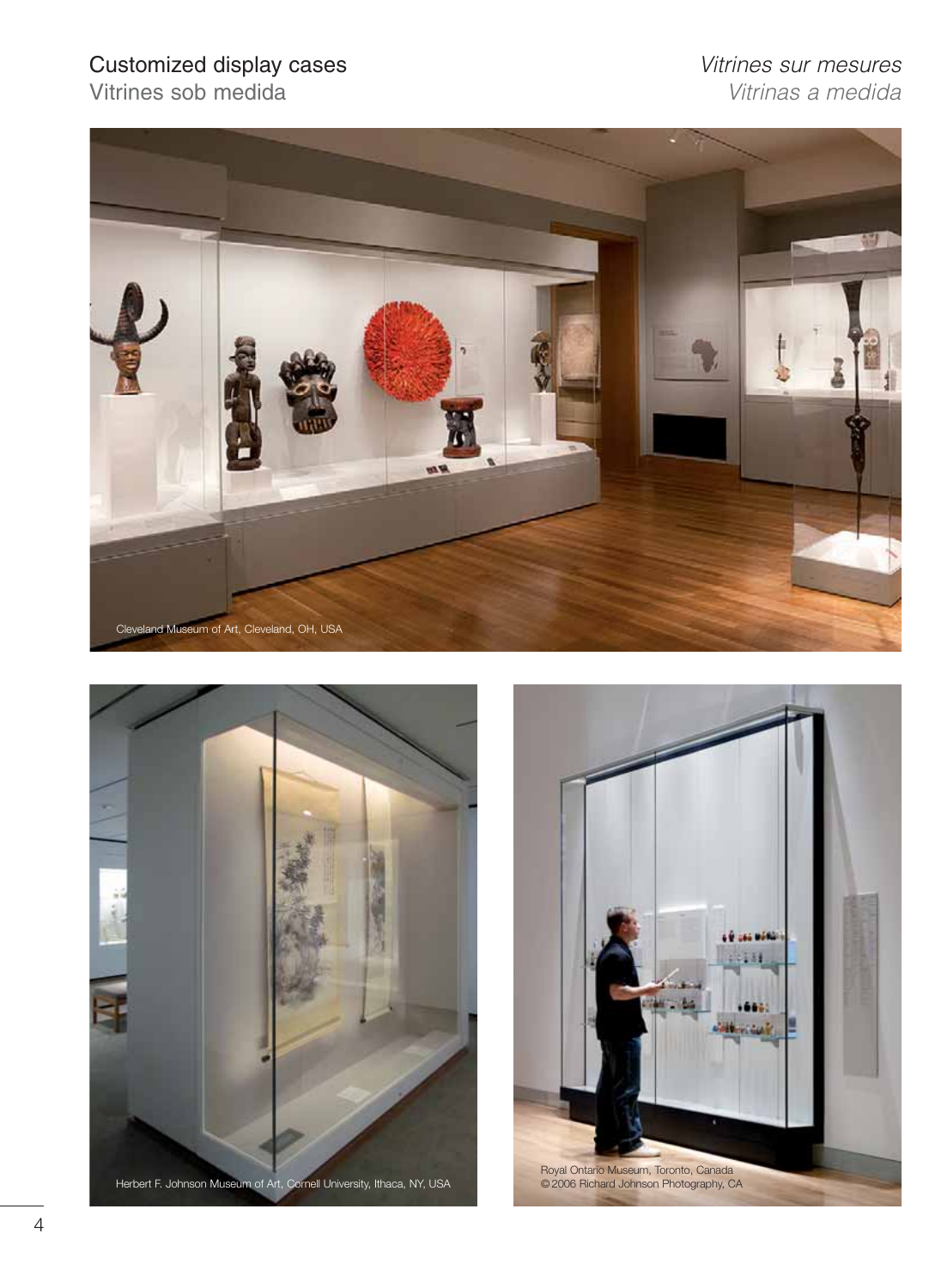



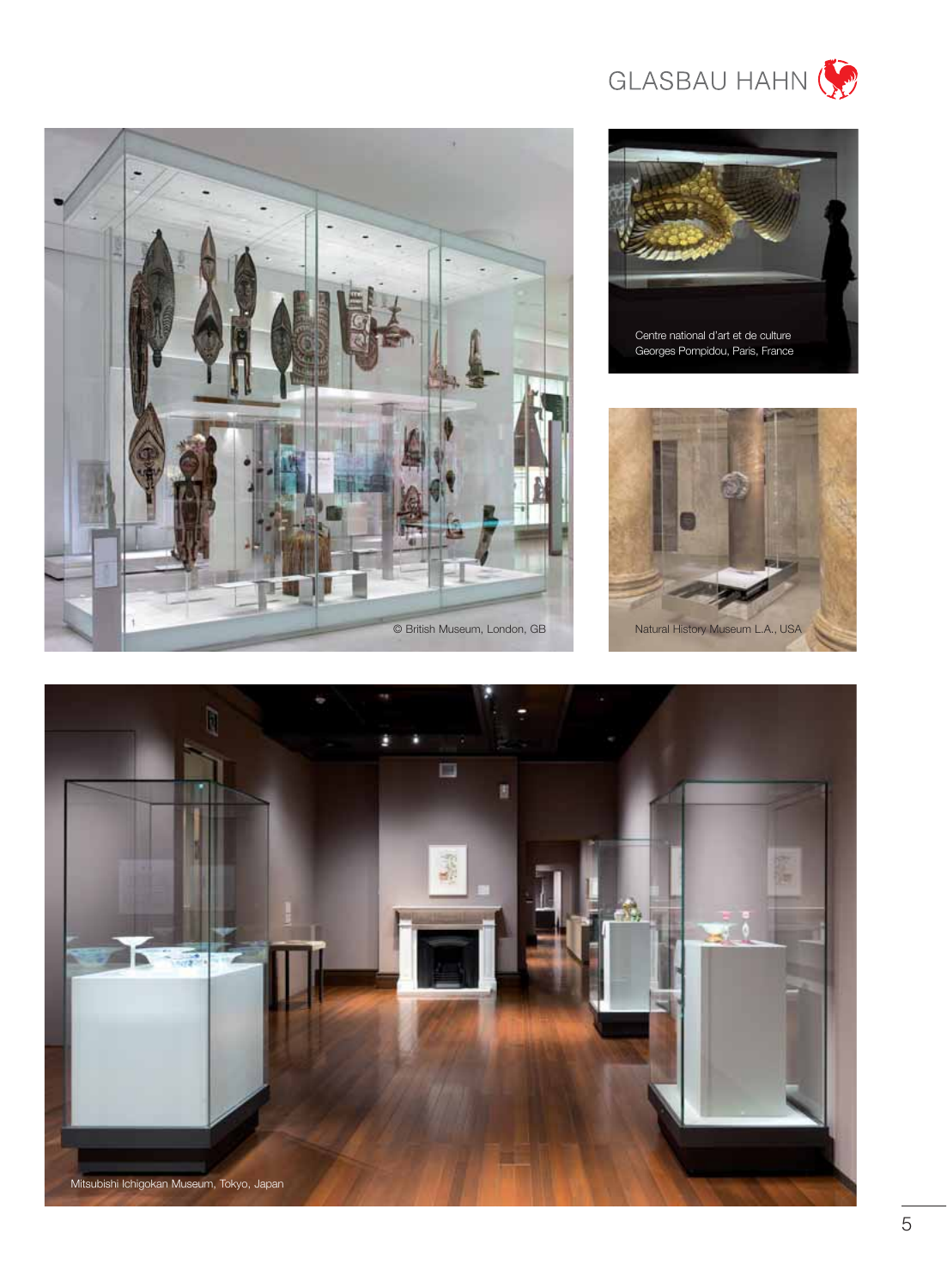## System cases<br>
Vitrines modulares<br>
Vitrines modulares<br>
Vitrinas modulares Vitrines modulares Vitrinas modulares







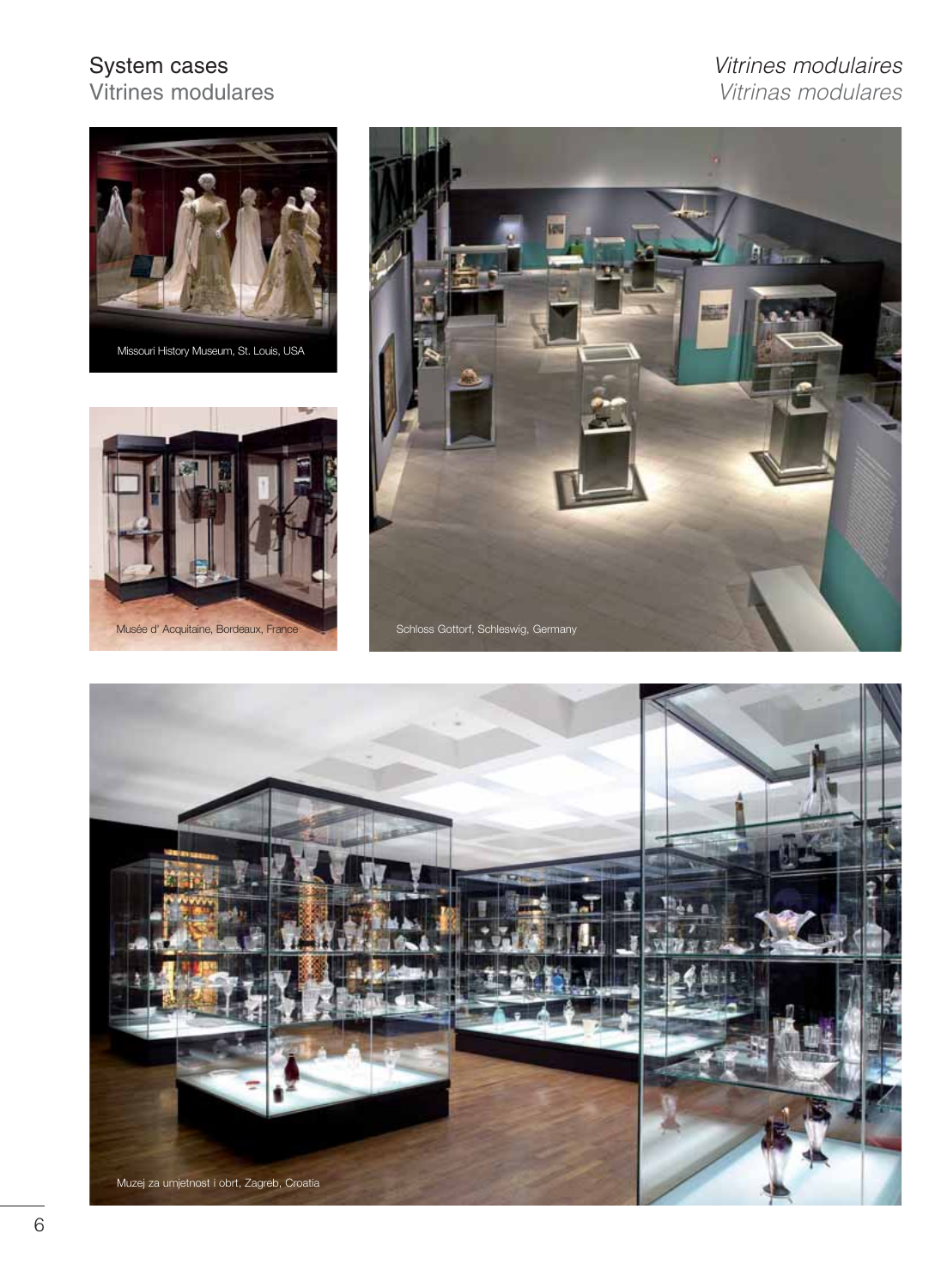



# HAHN Storage Cabinets

Armários de armazenamento Armoires pour réserves Armarios de almacenamiento





GLASBAU HAHN

Carl Spitzweg, 1808-1885, "Sonntagsspaziergang" Photo: Salzburg Museum, Peter Laub

HAHN Light and Illumination Iluminação **Eclairage** Iluminación